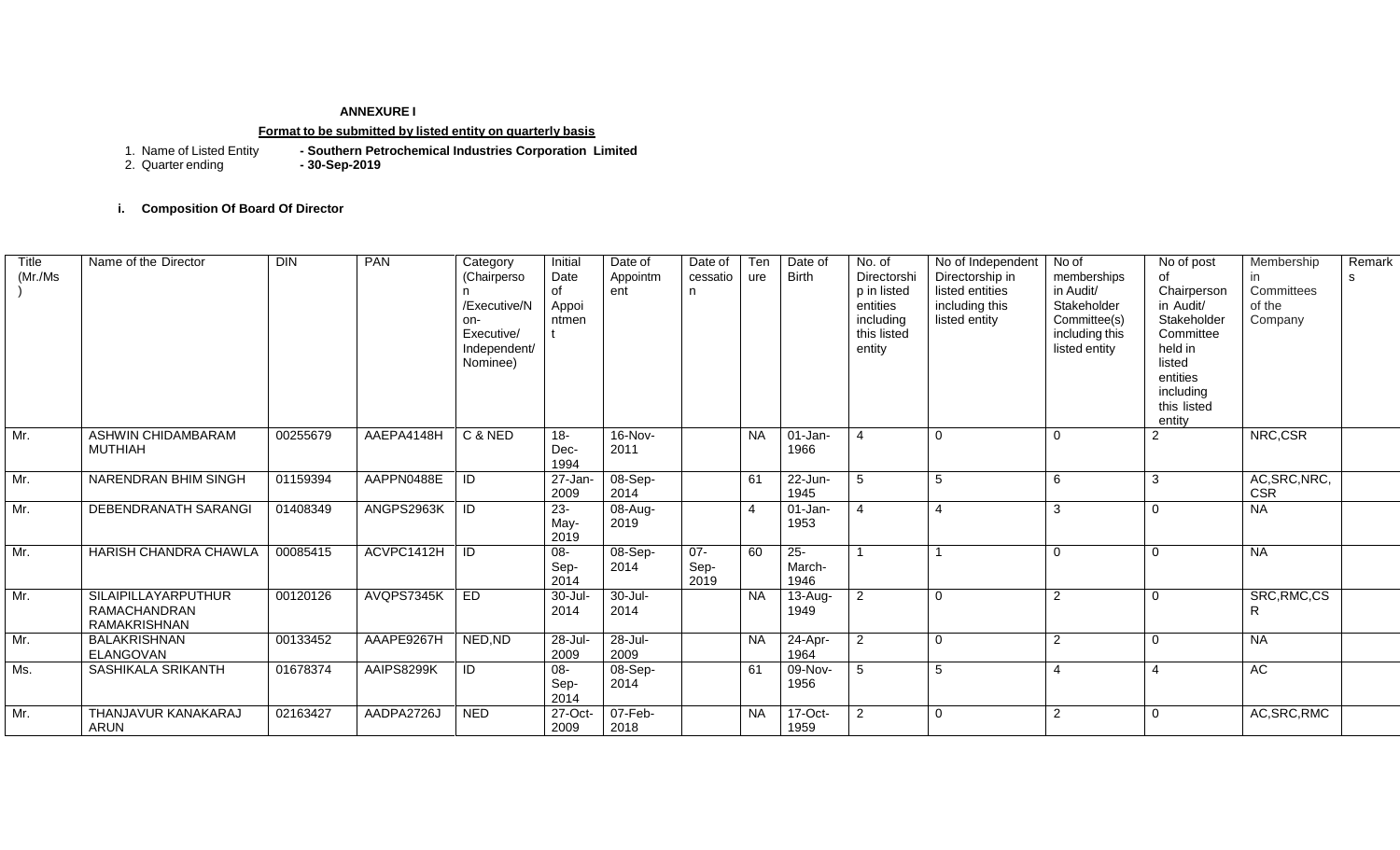| Mr. | SIVATHANU PILLAI<br>RADHAKRISHNAN | 00061723 | ACQPR0749H   ID |        | 07-Feb-<br>2018       | 07-Feb-<br>2018    |                        | 20        | 06-Jan-<br>1951               |  |  | AC, RMC, NRC |  |
|-----|-----------------------------------|----------|-----------------|--------|-----------------------|--------------------|------------------------|-----------|-------------------------------|--|--|--------------|--|
| Mr. | <b>S.ANNESH SEKHAR</b>            | 07887010 | CNQPS5415N      | NED,ND | $23-$<br>May-<br>2019 | 08-Aug-<br>2019    |                        | <b>NA</b> | $17 - \overline{Feb}$<br>1986 |  |  | <b>NA</b>    |  |
| Mr. | ARUN ROY<br>VIJAYAKRISHNAN        | 01726117 | ADAPV6725C      | NED.ND | 23-Oct-<br>2018       | 23-Oct-<br>2018    | $02 -$<br>Aug-<br>2019 | <b>NA</b> | 11-Mar-<br>1979               |  |  | <b>NA</b>    |  |
| Mr. | SUMANJIT CHAUDHRY                 | 06752672 | AADPC7741B      |        | $10$ -Feb-<br>2015    | $10$ -Feb-<br>2015 |                        | 57        | $20$ -Oct-<br>1947            |  |  | <b>NA</b>    |  |
| Mr. | K.BALASUBRAMANIAM                 | 07991792 | AJAPB4262C      | NED,ND | 08-<br>Aug-<br>2019   |                    |                        | <b>NA</b> | 12-Jun-<br>1970               |  |  | <b>NA</b>    |  |

| Company Remarks                   |     |
|-----------------------------------|-----|
| Whether Permanent chairperson     | Yes |
| appointed                         |     |
| Whether Chairperson is related to | No  |
| MD or CEO                         |     |

## **ii. Composition of Committees**

#### **a. Audit Committee**

| Sr. | Name of the Director     | Category   | Chairperson/Membership | Appointment | <b>Cessation Date</b> |
|-----|--------------------------|------------|------------------------|-------------|-----------------------|
| No. |                          |            |                        | Date        |                       |
|     | THANJAVUR KANAKARAJ ARUN | <b>NED</b> | Member                 | 07-Feb-2018 |                       |
| 2   | NARENDRAN BHIM SINGH     | ID         | Member                 | 27-Jan-2009 |                       |
|     | SASHIKALA SRIKANTH       | ID         | Chairperson            | 06-Aug-2015 |                       |
|     | SIVATHANU PILLAI         | ID         | Member                 | 01-Apr-2019 |                       |
|     | RADHAKRISHNAN            |            |                        |             |                       |

| Company Remarks                            |     |
|--------------------------------------------|-----|
| Whether Permanent chairperson              | Yes |
| appointed                                  |     |
| <b>Stakeholders Relationship Committee</b> |     |

| . . |                           |          |                        |             |           |
|-----|---------------------------|----------|------------------------|-------------|-----------|
| Sr. | Name of the Director      | Category | Chairperson/Membership | Appointment | Cessation |
| No. |                           |          |                        | Date        | Date      |
|     | SILAIPILLAYARPUTHUR       | ED       | Member                 | 18-May-2017 |           |
|     | RAMACHANDRAN RAMAKRISHNAN |          |                        |             |           |
|     | NARENDRAN BHIM SINGH      | ID       | Chairperson            | 27-Jan-2009 |           |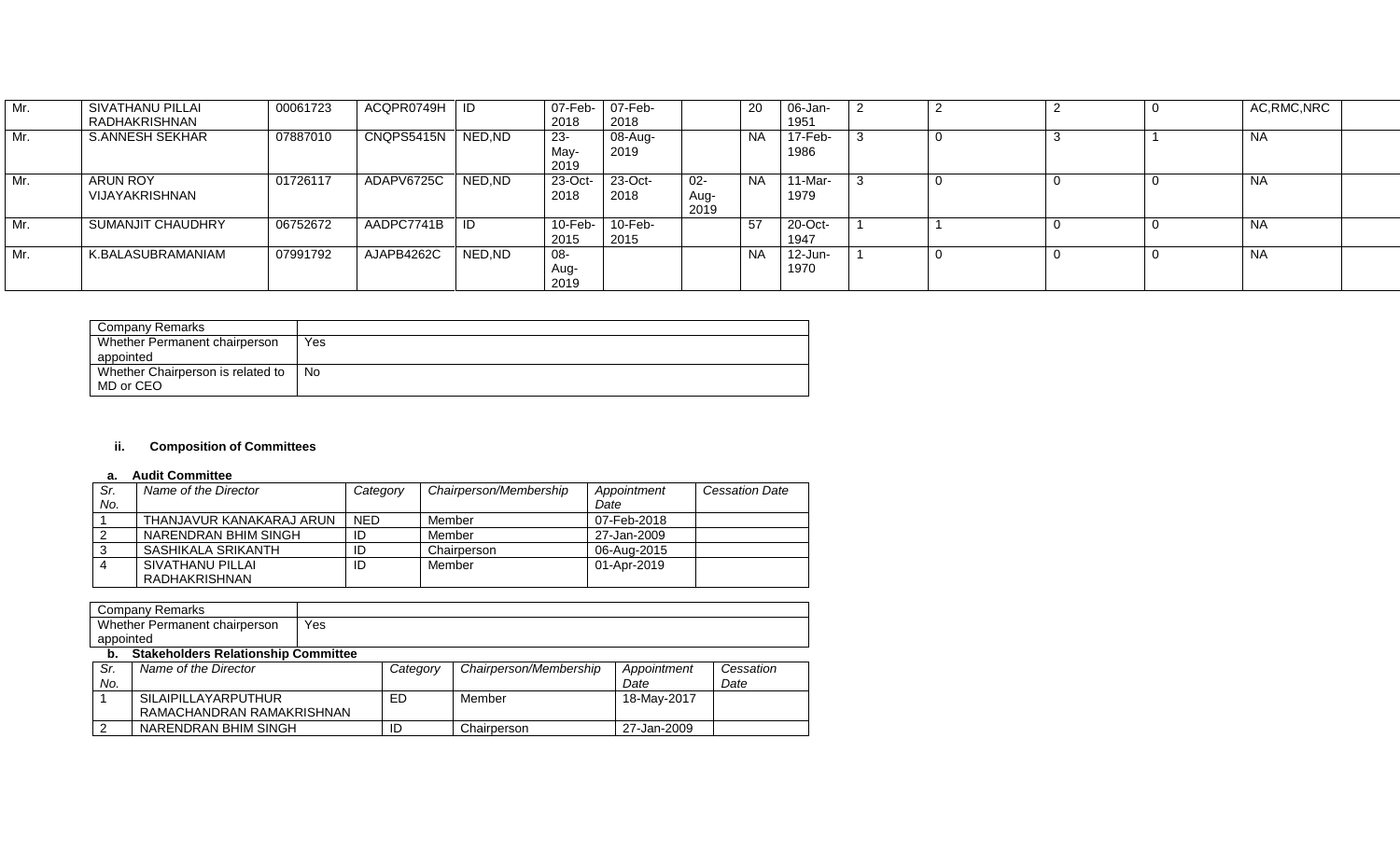| THANJAVUR KANAKARAJ ARUN      |     | <b>NED</b> | Member | 01-Apr-2019 |
|-------------------------------|-----|------------|--------|-------------|
|                               |     |            |        |             |
| Company Remarks               |     |            |        |             |
| Whether Permanent chairperson | Yes |            |        |             |
| appointed                     |     |            |        |             |

## **c. Risk Management Committee**

| Sr. | Name of the Director           | Category   | Chairperson/Membership | Appointment | Cessation |
|-----|--------------------------------|------------|------------------------|-------------|-----------|
| No. |                                |            |                        | Date        | Date      |
|     | THANJAVUR KANAKARAJ ARUN       | <b>NED</b> | Member                 | 07-Feb-2018 |           |
|     | SILAIPILLAYARPUTHUR            | ED         | Member                 | 07-Nov-2014 |           |
|     | RAMACHANDRAN RAMAKRISHNAN      |            |                        |             |           |
|     | SIVATHANU PILLAI RADHAKRISHNAN | ID         | Chairperson            | 17-Mav-2018 |           |

| Company<br>Remarks            |     |
|-------------------------------|-----|
| Whether Permanent chairperson | Yes |
| appointed                     |     |

## **d. Nomination and Remuneration Committee**

| Sr. | Name of the Director | Category | Chairperson/Membership | Appointment | <b>Cessation Date</b> |
|-----|----------------------|----------|------------------------|-------------|-----------------------|
| No. |                      |          |                        | Date        |                       |
|     | NARENDRAN BHIM SINGH | ID       | Chairperson            | 27-Jan-2004 |                       |
|     | SIVATHANU PILLAI     | ID       | Member                 | 01-Apr-2019 |                       |
|     | RADHAKRISHNAN        |          |                        |             |                       |
| 3   | ASHWIN CHIDAMBARAM   | C & NED  | Member                 | 28-May-2014 |                       |
|     | MUTHIAH              |          |                        |             |                       |

| Company<br>Remarks            |     |
|-------------------------------|-----|
| Whether Permanent chairperson | Yes |
| appointed                     |     |

# iii. **Meeting of Board of Directors**

| Date(s) of Meeting<br>(if any) in the<br>previous quarter | Date(s) of Meeting<br>(if any) in the<br>relevant quarter | Whether<br>reauirement of<br>Quorum met | Number of<br>Directors present | Number of Independent<br>Directors present |
|-----------------------------------------------------------|-----------------------------------------------------------|-----------------------------------------|--------------------------------|--------------------------------------------|
| 23-May-2019                                               | 08-Aug-2019                                               | Yes                                     |                                |                                            |

| Remarks<br>Company              |    |
|---------------------------------|----|
| Maximum gap between any two     | 76 |
| consecutive (in number of days) |    |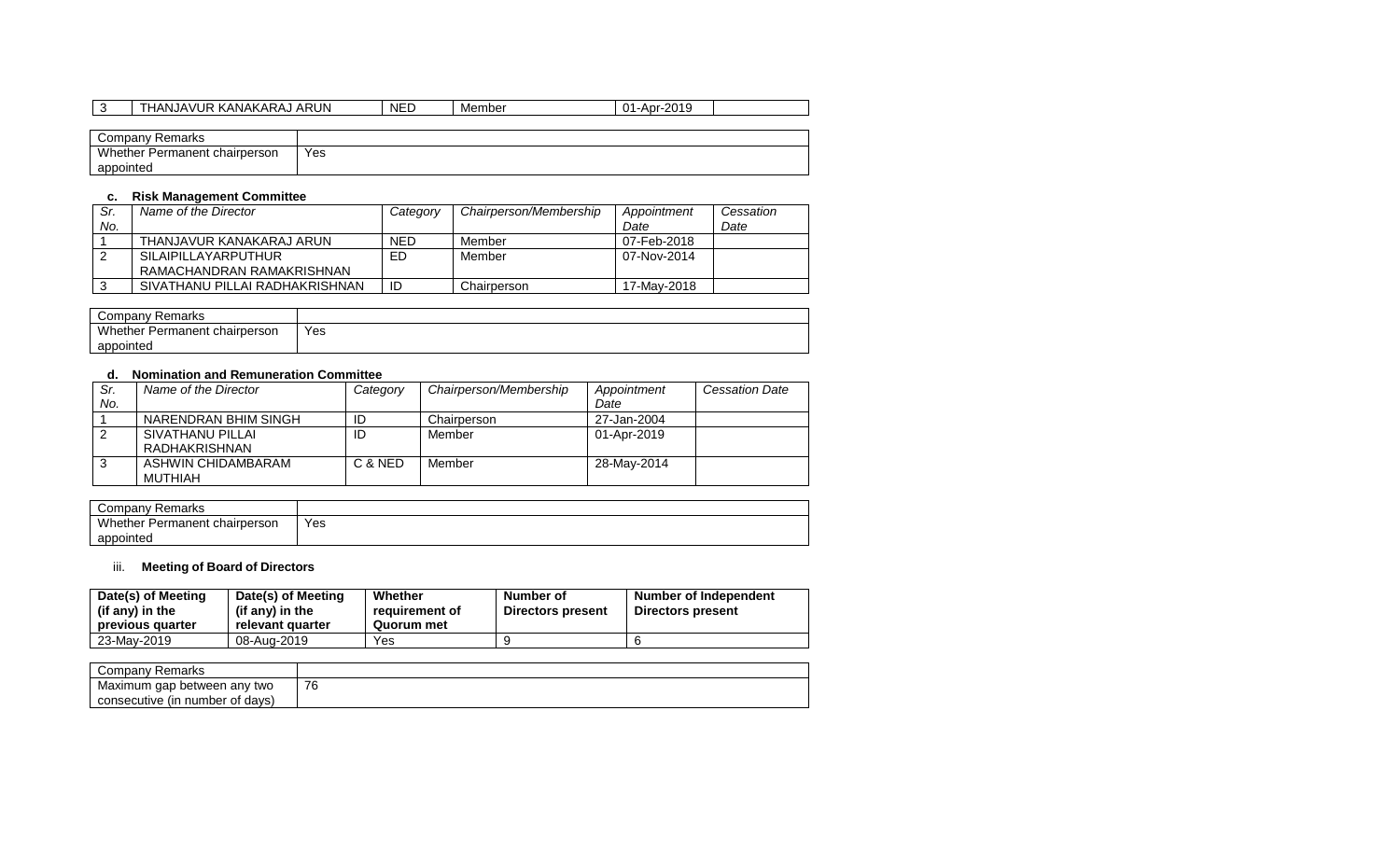## iv. **Meeting of Committees**

| Name of the<br><b>Committee</b>                  | Date(s) of meeting<br>during of the<br>committee in the<br>previous quarter | Date(s) of meeting<br>of the committee<br>in the relevant<br>quarter | Whether<br>requirement of<br>Quorum met<br>(Yes/No) | Number of<br><b>Directors</b><br>present | Number of<br>independent<br>directors present |
|--------------------------------------------------|-----------------------------------------------------------------------------|----------------------------------------------------------------------|-----------------------------------------------------|------------------------------------------|-----------------------------------------------|
| <b>Audit Committee</b>                           | 23-May-2019                                                                 | 08-Aug-2019                                                          | Yes                                                 | 4                                        | 3                                             |
| <b>Stakeholders</b><br>Relationship<br>Committee | 15-Apr-2019                                                                 | 05-Jul-2019                                                          | Yes                                                 | 3                                        |                                               |
| <b>Stakeholders</b><br>Relationship<br>Committee | 23-May-2019                                                                 | 08-Aug-2019                                                          | Yes                                                 | 3                                        |                                               |
| <b>Risk Management</b><br>Committee              | <b>NIL</b>                                                                  | 01-Aug-2019                                                          | Yes                                                 | 3                                        |                                               |
| Nomination &<br>Remuneration<br>Committee        | 23-May-2019                                                                 | 08-Aug-2019                                                          | Yes                                                 | 3                                        | 2                                             |

| Company Remarks                 |    |
|---------------------------------|----|
| Maximum gap between any two     | 76 |
| consecutive (in number of days) |    |
| [Only for Audit Committee]      |    |

## v. **Related Party Transactions**

| <b>Subject</b>                                          | <b>Compliance status</b><br>(Yes/No/NA) | <b>Remark</b> |
|---------------------------------------------------------|-----------------------------------------|---------------|
| Whether prior approval of audit committee obtained      | Yes                                     |               |
| Whether shareholder approval obtained for material RPT  | <b>NA</b>                               |               |
| Whether details of RPT entered into pursuant to omnibus | Yes                                     |               |
| approval have been reviewed by Audit Committee          |                                         |               |

| Disclosure of notes on related  |  |
|---------------------------------|--|
| party transactions and          |  |
| Disclosure of notes of material |  |
| related party transactions      |  |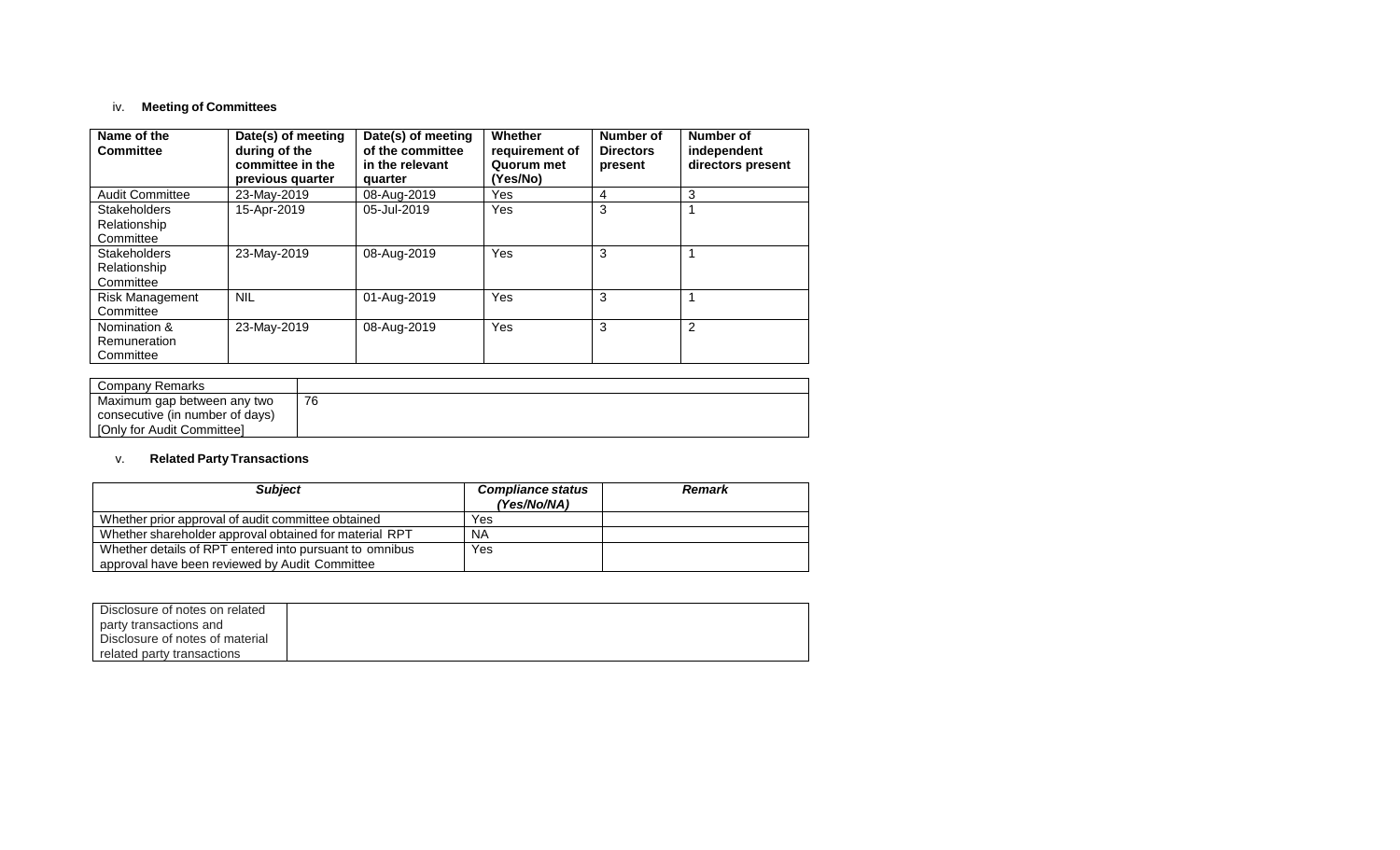#### **VI. Affirmations**

- 1. The composition of Board of Directors is in terms of SEBI (Listing obligations and disclosure requirements) Regulations, 2015. **Yes**
- 2. The composition of the following committees is in terms of SEBI(Listing obligations and disclosure requirements) Regulations, 2015
	- a. Audit Committee **Yes**
	- b. Nomination & remuneration committee **Yes**
	- c. Stakeholders relationship committee **Yes**
	- d. Risk management committee (applicable to the top 100 listed entities) **- Not applicable**
- 3. The committee members have been made aware of their powers, role and responsibilities as specified in SEBI (Listing obligations and disclosure requirements) Regulations, 2015. **- Yes**
- 4. The meetings of the board of directors and the above committees have been conducted in the manner as specified in SEBI (Listing obligations and disclosure requirements) Regulations, 2015.**- Yes**
- 5. a. This report and/or the report submitted in the previous quarter has been placed before Board of Directors. **- Yes**
	- b. Any comments/observations/advice of Board of Directors may be mentioned here:

**There were no comments / observations / advice of Board of Directors**

**Sd/-** Sd/-**Name 1 CONSIDER EXAMPLE 1 COMPANE IN B GANESH**<br> **Designation** : **Company Sec** 

**Designation : Company Secretary**